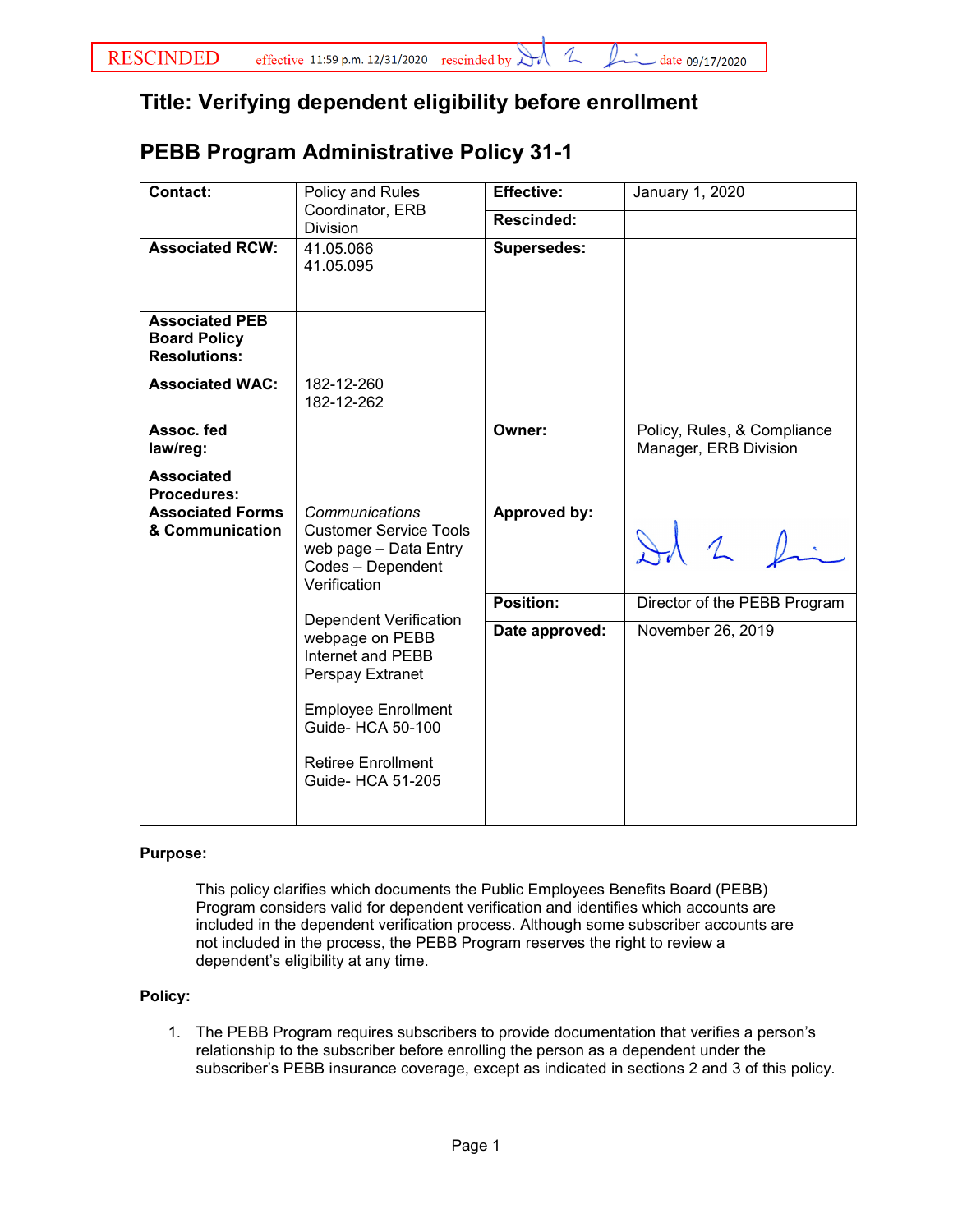- 2. The following subscriber accounts are excluded from the dependent verification process except when the subscriber is requesting enrollment of a partner where eligibility is established through a state registered domestic partnership or a legal union:
	- a. PEBB Continuation Coverage (COBRA) subscriber accounts;
	- b. PEBB Continuation Coverage (Unpaid Leave) subscriber accounts; and
	- c. Medicare (Part A and Part B) Retiree subscriber accounts.
- 3. Extended dependent children are certified through the process described in WAC 182-12- 260, WAC 182-12-262, and PEBB Program Administrative Policy 37-1 for PEBB eligibility.
- 4. Table 31-1 shows a list of valid dependent verification documents.

| Document(s) needed if enrolling a Spouse or State Registered Domestic Partner<br>Provide the document(s) listed in one of the following bullets |                                                                                                                                                                                                                                                                                                                                                                |  |  |
|-------------------------------------------------------------------------------------------------------------------------------------------------|----------------------------------------------------------------------------------------------------------------------------------------------------------------------------------------------------------------------------------------------------------------------------------------------------------------------------------------------------------------|--|--|
| Spouse<br>(including<br>same-sex<br>spouse)                                                                                                     | The most recent year's Federal Tax Return filed jointly that lists the spouse (black out financial<br>information); OR                                                                                                                                                                                                                                         |  |  |
|                                                                                                                                                 | The most recent year's Federal Tax Return for the subscriber and the spouse if filed<br>$\bullet$<br>separately (black out financial information); OR                                                                                                                                                                                                          |  |  |
|                                                                                                                                                 | Marriage Certificate and evidence that the marriage is still valid (e.g. a utility bill within the last<br>$\bullet$<br>2 months showing both your and your spouse's name, a bank statement within the last 2<br>months - black out financial information - showing both your and your spouse's name); OR                                                      |  |  |
|                                                                                                                                                 | Petition for dissolution/Invalidity of marriage; OR<br>$\bullet$                                                                                                                                                                                                                                                                                               |  |  |
|                                                                                                                                                 | Legal Separation notice; OR<br>$\bullet$                                                                                                                                                                                                                                                                                                                       |  |  |
|                                                                                                                                                 | Defense Enrollment Eligibility Reporting System (DEERS) registration; OR<br>$\bullet$                                                                                                                                                                                                                                                                          |  |  |
|                                                                                                                                                 | Valid J-1 or J-2 visa issued by the U.S Government                                                                                                                                                                                                                                                                                                             |  |  |
| <b>State</b><br>Registered<br>Domestic<br>Partner<br>or Partner<br>of a Legal<br>Union                                                          | • A certificate/card of state registered domestic partnership or legal union and evidence that the<br>partnership is still valid. (e.g., a utility bill within the last 2 months showing both your and your<br>partner's name, a bank statement within the last 2 months - black out financial information -<br>showing both your and your partner's name); OR |  |  |
|                                                                                                                                                 | Petition for invalidity (annulment) of a state registered domestic partnership or legal union; OR<br>$\bullet$                                                                                                                                                                                                                                                 |  |  |
|                                                                                                                                                 | Petition for dissolution/invalidity of a state registered domestic partnership or legal union; OR<br>$\bullet$                                                                                                                                                                                                                                                 |  |  |
|                                                                                                                                                 | Legal separation notice of a state registered domestic partnership or legal union; OR<br>$\bullet$                                                                                                                                                                                                                                                             |  |  |
|                                                                                                                                                 | Valid J-1 or J-2 visa issued by the U.S Government<br>$\bullet$                                                                                                                                                                                                                                                                                                |  |  |
| Document(s) needed if enrolling Children<br>Provide the document(s) listed in one of the following bullets                                      |                                                                                                                                                                                                                                                                                                                                                                |  |  |
| Children                                                                                                                                        | The most recent year's Federal Tax Return that includes the child(ren) as a dependent (black<br>$\bullet$<br>out financial information); OR                                                                                                                                                                                                                    |  |  |
|                                                                                                                                                 | Birth certificate (or hospital certificate with the child's footprints on it) showing the name of the<br>$\bullet$<br>parent who is the subscriber, the subscriber's spouse, or the subscriber's state registered<br>domestic partner; *OR                                                                                                                     |  |  |
|                                                                                                                                                 | Certificate or decree of adoption showing the name of the parent who is the subscriber, the<br>$\bullet$<br>subscriber's spouse, or the subscriber's state registered domestic partner; OR                                                                                                                                                                     |  |  |
|                                                                                                                                                 | Court ordered parenting plan; OR<br>$\bullet$                                                                                                                                                                                                                                                                                                                  |  |  |
|                                                                                                                                                 | National Medical Support Notice; OR<br>$\bullet$                                                                                                                                                                                                                                                                                                               |  |  |
|                                                                                                                                                 | Defense Enrollment Eligibility Reporting System (DEERS) registration; OR                                                                                                                                                                                                                                                                                       |  |  |
|                                                                                                                                                 | • Valid J-2 visa issued by the U.S Government                                                                                                                                                                                                                                                                                                                  |  |  |